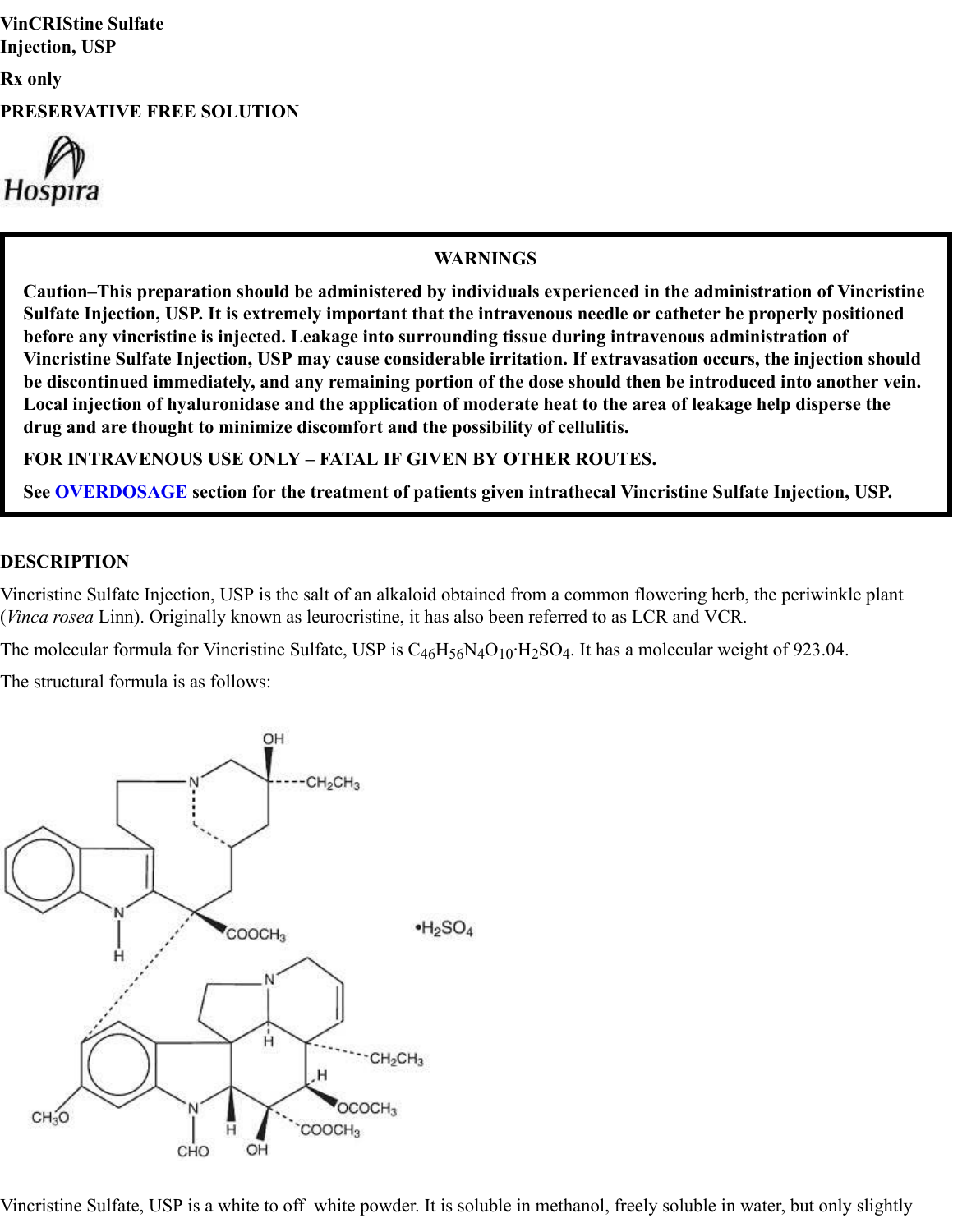soluble in 95% ethanol. In 98% ethanol, Vincristine Sulfate, USP has an ultraviolet spectrum with maxima at 221 nm  $(\in \neq 47,100)$ .

Vincristine Sulfate Injection, USP is a sterile, preservative–free, single-dose only solution available for intravenous use in 2 mL (1 mg and 2 mg) vials. Each mL contains 1 mg Vincristine Sulfate, USP, 100 mg mannitol and Water for Injection, USP. Q.S. Sulfuric acid or sodium hydroxide have been added for pH control. The pH of Vincristine Sulfate Injection, USP ranges from 4.0 to 5.0. At the time of manufacture, the air in the containers is replaced by nitrogen.

# **CLINICAL PHARMACOLOGY**

The mechanisms of action of vincristine sulfate remain under investigation. The mechanism of action of vincristine sulfate has been related to the inhibition of microtubule formation in mitotic spindle, resulting in an arrest of dividing cells at the metaphase stage.

Central nervous system leukemia has been reported in patients undergoing otherwise successful therapy with vincristine sulfate. This suggests that vincristine does not penetrate well into the cerebrospinal fluid.

Pharmacokinetic studies in patients with cancer have shown a triphasic serum decay pattern following rapid intravenous injection. The initial, middle and terminal half–lives are 5 minutes, 2.3 hours, and 85 hours respectively; however, the range of the terminal half–life in humans is from 19 to 155 hours. The liver is the major excretory organ in humans and animals. The metabolism of vinca alkaloids has been shown to be mediated by hepatic cytochrome P450 isoenzymes in the CYP 3A subfamily. This metabolic pathway may be impaired in patients with hepatic dysfunction or who are taking concomitant potent inhibitors of these isoenzymes (see **PRECAUTIONS**). About 80% of an injected dose of vincristine sulfate appears in the feces and 10% to 20% can be found in the urine. Within 15 to 30 minutes after injection, over 90% of the drug is distributed from the blood into tissue, where it remains tightly, but not irreversibly, bound.

Current principles of cancer chemotherapy involve the simultaneous use of several agents. Generally, each agent used has a unique toxicity and mechanism of action so that therapeutic enhancement occurs without additive toxicity. It is rarely possible to achieve equally good results with single–agent methods of treatment. Thus, vincristine sulfate is often chosen as part of polychemotherapy because of lack of significant bone–marrow suppression (at recommended doses) and of unique clinical toxicity (neuropathy). See **DOSAGE AND ADMINISTRATION** section for possible increased toxicity when used in combination therapy.

# **INDICATIONS AND USAGE**

Vincristine sulfate injection is indicated in acute leukemia.

Vincristine sulfate injection has also been shown to be useful in combination with other oncolytic agents in Hodgkin's disease, non–Hodgkin's malignant lymphomas, rhabdomyosarcoma, neuroblastoma, and Wilms' tumor.

#### **CONTRAINDICATIONS**

Patients with the demyelinating form of Charcot–Marie–Tooth syndrome should not be given vincristine sulfate injection. Careful attention should be given to those conditions listed under **WARNINGS** and **PRECAUTIONS**.

#### **WARNINGS**

**This preparation is for intravenous use only. It should be administered by individuals experienced in the administration of vincristine sulfate injection. The intrathecal administration of vincristine sulfate injection usually results in death.**

**To reduce the potential for fatal medication errors due to incorrect route of administration, Vincristine sulfate injection should be diluted in a flexible plastic container and prominently labeled as indicated "FOR INTRAVENOUS USE ONLY – FATAL IF GIVEN BY OTHER ROUTES."**

**See OVERDOSAGE section for the treatment of patients given intrathecal Vincristine Sulfate Injection, USP.**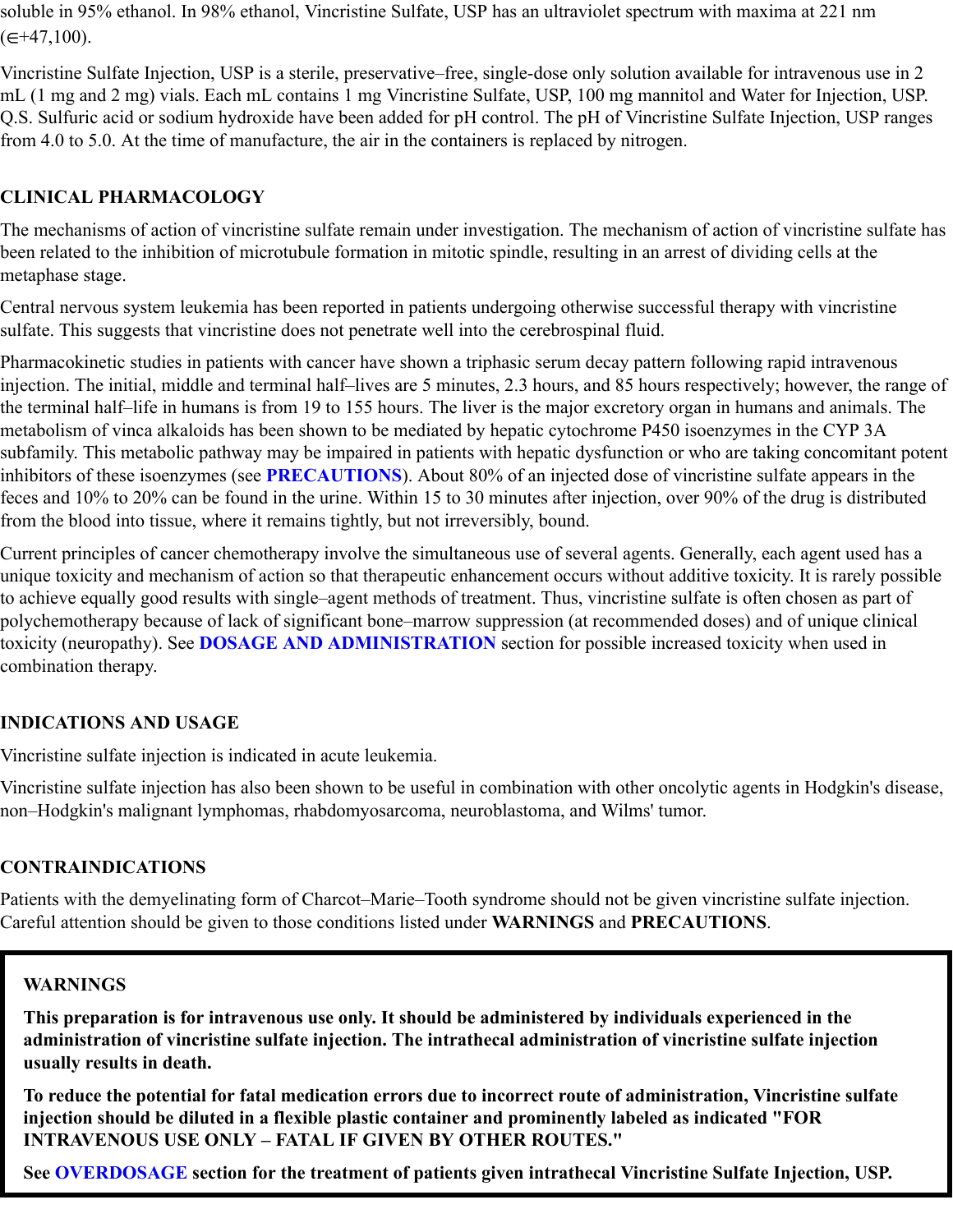#### **Pregnancy**

Vincristine sulfate can cause fetal harm when administered to a pregnant woman. When pregnant mice and hamsters were given doses of vincristine sulfate that caused resorption of 23% to 85% of fetuses, fetal malformations were produced in those that survived. Five monkeys were given single doses of vincristine sulfate between days 27 and 34 of their pregnancies; 3 of the fetuses were normal at term, and 2 viable fetuses had grossly evident malformations at term. In several animal species, vincristine sulfate can induce teratogenesis as well as embryo death at doses that are nontoxic to the pregnant animal. There are no adequate and well–controlled studies in pregnant women. If this drug is used during pregnancy or if the patient becomes pregnant while receiving this drug, she should be apprised of the potential hazard to the fetus. Women of child–bearing potential should be advised to avoid becoming pregnant.

# **PRECAUTIONS**

### **General**

Acute uric acid nephropathy, which may occur after the administration of oncolytic agents, has also been reported with vincristine sulfate. In the presence of leukopenia or a complicating infection, administration of the next dose of vincristine sulfate injection warrants careful consideration.

If central nervous system leukemia is diagnosed, additional agents may be required, because vincristine does not appear to cross the blood–brain barrier in adequate amounts.

Particular attention should be given to dosage and neurologic side effects if vincristine sulfate injection is administered to patients with preexisting neuromuscular disease and when other drugs with neurotoxic potential are also being used.

Acute shortness of breath and severe bronchospasm have been reported following the administration of vinca alkaloids. These reactions have been encountered most frequently when the vinca alkaloid was used in combination with mitomycin–C and may require aggressive treatment, particularly when there is preexisting pulmonary dysfunction. The onset of these reactions may occur minutes to several hours after the vinca alkaloid is injected and may occur up to 2 weeks following the dose of mitomycin. Progressive dyspnea requiring chronic therapy may occur. Vincristine sulfate should not be readministered.

Care must be taken to avoid contamination of the eye with concentration of vincristine sulfate injection used clinically. If accidental contamination occurs severe irritation (or, if the drug was delivered under pressure, even corneal ulceration) may result. The eye should be washed immediately and thoroughly.

# **Laboratory Tests**

Because dose–limiting clinical toxicity is manifested as neurotoxicity clinical evaluation (e.g., history, physical examination) is necessary to detect the need for dosage modification. Following administration of vincristine sulfate injection, some individuals may have a fall in the white blood cell count or platelet count, particularly when previous therapy or the disease itself has reduced bone–marrow function. Therefore, a complete blood count should be done before administration of each dose. Acute elevation of serum uric acid may also occur during induction of remission in acute leukemia; thus, such levels should be determined frequently during the first 3 to 4 weeks of treatment or appropriate measures taken to prevent uric acid nephropathy. The laboratory performing these tests should be consulted for its range of normal values.

# **Drug Interactions**

The simultaneous oral or intravenous administration of phenytoin and antineoplastic chemotherapy combinations that included vincristine sulfate has been reported to reduce blood levels of the anticonvulsant and to increase seizure activity. Dosage adjustment should be based on serial blood level monitoring. The contribution of vincristine sulfate to this interaction is not certain. The interaction may result from reduced absorption of phenytoin and an increase in the rate of its metabolism and elimination.

Caution should be exercised in patients concurrently taking drugs known to inhibit drug metabolism by hepatic cytochrome P450 isoenzymes in the CYP 3A subfamily, or in patients with hepatic dysfunction. Concurrent administration of vincristine sulfate with itraconazole (a known inhibitor of the metabolic pathway) has been reported to cause an earlier onset and/or an increased severity of neuromuscular side effects (see **ADVERSE REACTIONS**). This interaction is presumed to be related to inhibition of the metabolism of vincristine.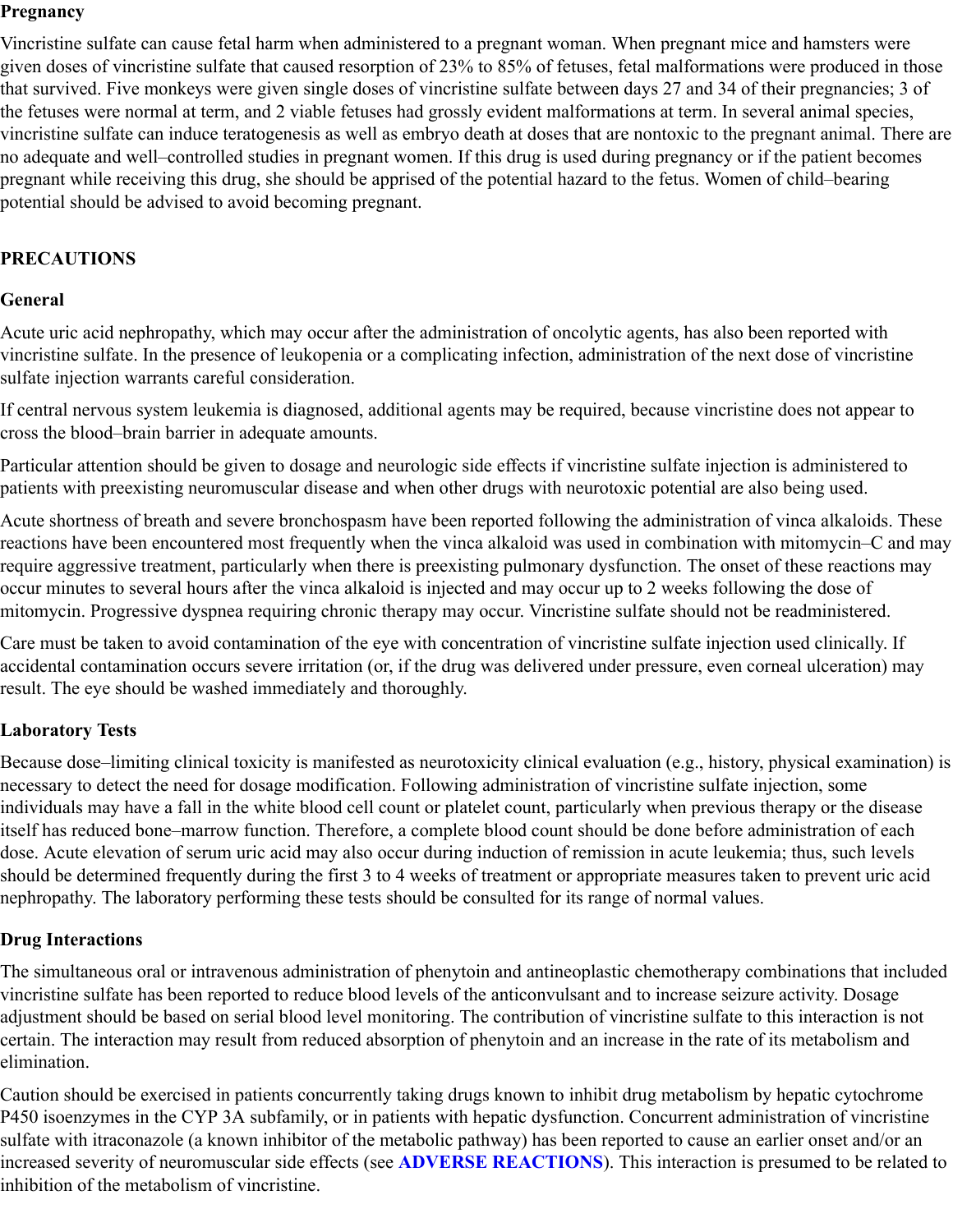#### **Carcinogenesis, Mutagenesis, Impairment of Fertility**

Neither *in vivo* nor *in vitro* laboratory tests have conclusively demonstrated the mutagenicity of this product. Fertility following treatment with vincristine sulfate alone for malignant disease has not been studied in humans. Clinical reports of both male and female patients who received multiple–agent chemotherapy that included vincristine sulfate indicate that azoospermia and amenorrhea can occur in postpubertal patients. Recovery occurred many months after completion of chemotherapy in some but not all patients. When the same treatment is administered to prepubertal patients, permanent azoospermia and amenorrhea are much less likely.

Patients who received chemotherapy with vincristine sulfate in combination with anti–cancer drugs known to be carcinogenic have developed second malignancies. The contributing role of vincristine sulfate in this development has not been determined. No evidence of carcinogenicity was found following intraperitoneal administration of vincristine sulfate in rats and mice, although this study was limited.

### **Usage in Pregnancy**

See **WARNINGS.**

### **Nursing Mothers**

It is not known whether this drug is excreted in human milk. Because many drugs are excreted in human milk and because of the potential for serious adverse reactions due to vincristine sulfate in nursing infants, a decision should be made either to discontinue nursing or the drug, taking into account the importance of the drug to the mother.

### **Pediatric Use**

See **DOSAGE AND ADMINISTRATION** section.

### **ADVERSE REACTIONS**

#### **Prior to the use of this drug, patients and/or their parents/guardian should be advised of the possibility of untoward symptoms.**

In general, adverse reactions are reversible and are related to dosage. The most common adverse reaction is hair loss; the most troublesome adverse reactions are neuromuscular in origin.

When single, weekly doses of the drug are employed, the adverse reactions of leukopenia, neuritic pain, and constipation occur but are usually of short duration (ie., less than 7 days). When the dosage is reduced, these reactions may lessen or disappear. The severity of such reactions seems to increase when the calculated amount of drug is given in divided doses. Other adverse reactions, such as hair loss, sensory loss, paresthesia, difficulty in walking, slapping gait, loss of deep–tendon reflexes, and muscle wasting, may persist for at least as long as therapy is continued. Generalized sensorimotor dysfunction may become progressively more severe with continued treatment. Although most such symptoms usually disappear by about the sixth week after discontinuance of treatment, some neuromuscular difficulties may persist for prolonged periods in some patients. Regrowth of hair may occur while maintenance therapy continues.

The following adverse reactions have been reported:

Hepatic veno-occlusive disease has been reported in patients receiving vincristine, particularly in pediatric patients, as part of standard combination chemotherapy regimens. Some of the patients had fatal outcomes; some who survived had undergone liver transplantation.

**Hypersensitivity** – Rare cases of allergic–type reactions, such as anaphylaxis, rash and edema, that are temporally related to vincristine therapy have been reported in patients receiving vincristine as a part of multidrug chemotherapy regimens.

**Gastrointestinal** – Constipation, abdominal cramps, weight loss, nausea, vomiting, oral ulceration, diarrhea, paralytic ileus, intestinal necrosis and/or perforation, and anorexia have occurred. Constipation may take the form of upper–colon impaction, and, on physical examination, the rectum may be empty. Colicky abdominal pain coupled with an empty rectum may mislead the physician. A flat film of the abdomen is useful in demonstrating this condition. All cases have responded to high enemas and laxatives. A routine prophylactic regimen against constipation is recommended for all patients receiving vincristine sulfate injection.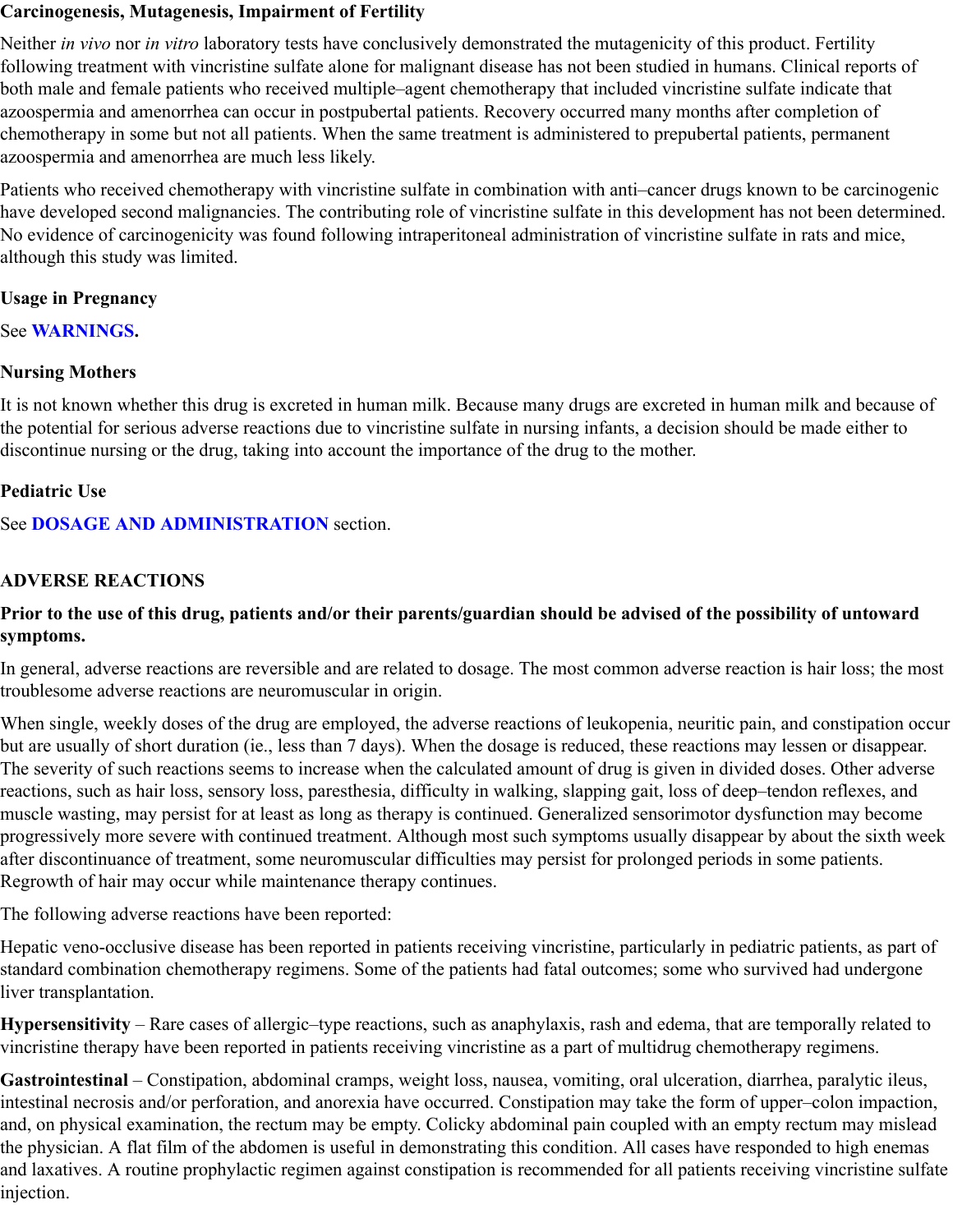Paralytic ileus (which mimics the "surgical abdomen") may occur, particularly in young pediatric patients. The ileus will reverse itself with temporary discontinuance of vincristine sulfate injection and with symptomatic care.

**Genitourinary** – Polyuria, dysuria, and urinary retention due to bladder atony have occurred. Other drugs known to cause urinary retention (particularly in the elderly) should, if possible, be discontinued for the first few days following administration of vincristine sulfate injection.

**Cardiovascular** – Hypertension and hypotension have occurred. Chemotherapy combinations that have included vincristine sulfate, when given to patients previously treated with mediastinal radiation, have been associated with coronary artery disease and myocardial infarction. Causality has not been established.

**Neurologic** – Frequently, there is a sequence to the development of neuromuscular side effects. Initially, only sensory impairment and paresthesia may be encountered. With continued treatment, neuritic pain and, later, motor difficulties may occur. There have been no reports of any agent that can reverse the neuromuscular manifestations that may accompany therapy with vincristine sulfate.

Loss of deep–tendon reflexes, foot drop, ataxia, and paralysis have been reported with continued administration. Cranial nerve manifestations, such as isolated paresis and/or paralysis of muscles controlled by cranial motor nerves including potentially life–threatening bilateral vocal cord paralysis, may occur in the absence of motor impairment elsewhere; extraocular and laryngeal muscles are those most commonly involved. Jaw pain, pharyngeal pain, parotid gland pain, bone pain, back pain, limb pain, and myalgias have been reported; pain in these areas may be severe. Convulsions, frequently with hypertension, have been reported in a few patients receiving vincristine sulfate. Several instances of convulsions followed by coma have been reported in pediatric patients. Transient cortical blindness and optic atrophy with blindness have been reported. Treatment with vinca alkaloids has resulted in both vestibular and auditory damage to the eighth cranial nerve. Manifestations include partial or total deafness which may be temporary or permanent, and difficulties with balance including dizziness, nystagmus, and vertigo. Particular caution is warranted when vincristine is used in combination with other agents known to be ototoxic such as the platinum–containing oncolytics.

**Pulmonary** – See **PRECAUTIONS** section. Acute respiratory distress syndrome has been reported.

**Endocrine** – Rare occurrences of a syndrome attributable to inappropriate antidiuretic hormone secretion have been observed in patients treated with vincristine sulfate. This syndrome is characterized by high urinary sodium excretion in the presence of hyponatremia; renal or adrenal disease, hypotension, dehydration, azotemia, and clinical edema are absent. With fluid deprivation, improvement occurs in the hyponatremia and in the renal loss of sodium.

**Hematologic** – Vincristine sulfate injection does not appear to have any constant or significant effect on platelets or red blood cells. Serious bone–marrow depression is usually not a major dose–limiting event. However, anemia, leukopenia, and thrombocytopenia have been reported. Thrombocytopenia, if present when therapy with vincristine sulfate injection is begun, may actually improve before the appearance of bone marrow remission. Granulocytopenia has been reported.

**Skin** – Alopecia and rash have been reported.

**Other** – Fever, headache, dehydration, and hyperuricemia have occurred.

# **OVERDOSAGE**

Side effects following the use of vincristine sulfate injection are dose related. In pediatric patients under 13 years of age, death has occurred following doses of vincristine sulfate that were 10 times those recommended for therapy. Severe symptoms may occur in this patient group following dosages of 3 to 4 mg/m<sup>2</sup>. Adults can be expected to experience severe symptoms after single doses of 3 mg/m<sup>2</sup> or more (see ADVERSE REACTIONS). Therefore, following administration of doses higher than those recommended, patients can be expected to experience exaggerated side effects. Supportive care should include the following: (1) prevention of side effects resulting from the syndrome of inappropriate antidiuretic hormone secretion (preventive treatment would include restriction of fluid intake and perhaps the administration of a diuretic affecting the function of Henle's loop and the distal tubule); (2) administration of anticonvulsants; (3) use of enemas or cathartics to prevent ileus (in some instances, decompression of the gastrointestinal tract may be necessary); (4) monitoring the cardiovascular system; (5) determining daily blood counts for guidance in transfusion requirements.

Folinic acid has been observed to have a protective effect in normal mice that were administered lethal doses of vincristine sulfate (*Cancer Res* 1963;23:1390). Isolated case reports suggest that folinic acid may be helpful in treating humans who have received an overdose of vincristine sulfate. It is suggested that 100 mg of folinic acid be administered intravenously every 3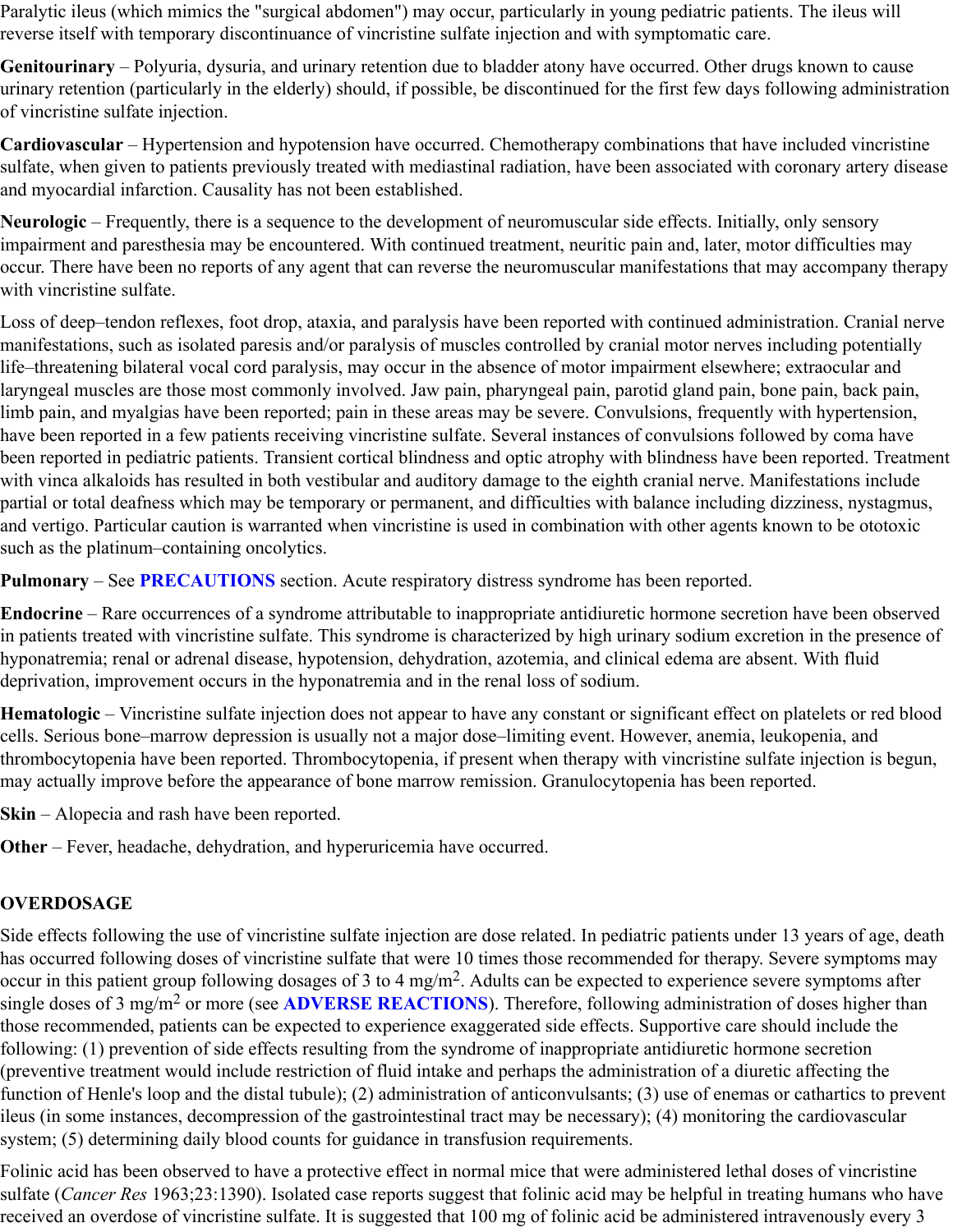hours for 24 hours and then every 6 hours for at least 48 hours. Theoretically (based on pharmacokinetic data), tissue levels of vincristine sulfate can be expected to remain significantly elevated for at least 72 hours. Treatment with folinic acid does not eliminate the need for the above mentioned supportive measures.

Most of an intravenous dose of vincristine is excreted into the bile after rapid tissue binding (see **CLINICAL PHARMACOLOGY**). Because only very small amounts of the drug appear in dialysate, hemodialysis is not likely to be helpful in cases of overdosage. An increase in the severity of side effects may be experienced by patients with liver disease that is severe enough to decrease biliary excretion.

Enhanced fecal excretion of parenterally administered vincristine has been demonstrated in dogs pretreated with cholestyramine. There are no published clinical data on the use of cholestyramine as an antidote in humans.

There are no published clinical data on the consequences of oral ingestion of vincristine. Should oral ingestion occur, the stomach should be evacuated. Evacuation should be followed by oral administration of activated charcoal and a cathartic.

Treatment of patients following intrathecal administration of vincristine sulfate injection has included immediate removal of spinal fluid and flushing with Lactated Ringer's, as well as other solutions and has not prevented ascending paralysis and death. In one case, progressive paralysis in an adult was arrested by the following treatment **initiated immediately after the intrathecal injection:**

- 1. As much spinal fluid was removed as could be safely done through lumbar access.
- 2. The subarachnoid space was flushed with Lactated Ringer's solution infused continuously through a catheter in a cerebral lateral ventricle at the rate of 150 mL/h. The fluid was removed through a lumbar access.
- 3. As soon as fresh frozen plasma became available, the fresh frozen plasma, 25 mL, diluted in 1 L of Lactated Ringer's solution was infused through the cerebral ventricular catheter at the rate of 75 mL/h with removal through the lumbar access. The rate of infusion was adjusted to maintain a protein level in the spinal fluid of 150 mg/dL.
- 4. Glutamic acid, 10 g, was given intravenously over 24 hours followed by 500 mg 3 times daily by mouth for 1 month or until neurological dysfunction stabilized. The role of glutamic acid in this treatment is not certain and may not be essential.

# **DOSAGE AND ADMINISTRATION**

This preparation is for intravenous use only (see **WARNINGS**).

Neurotoxicity appears to be dose related. Extreme care must be used in calculating and administering the dose of **Vincristine Sulfate Injection, USP** since overdosage may have a very serious or fatal outcome.

The usual dose of Vincristine Sulfate Injection, USP for pediatric patients is  $1.5-2$  mg/m<sup>2</sup>. For pediatric patients weighing 10 kg or less, the starting dose should be 0.05 mg/kg, administered once a week. The usual dose of Vincristine Sulfate Injection, USP for adults is 1.4 mg/m<sup>2</sup>. A 50% reduction in the dose of Vincristine Sulfate Injection, USP is recommended for patients having a direct serum bilirubin value above 3 mg/100 mL.

The drug is administered intravenously *at weekly intervals.*

# **TO REDUCE THE POTENTIAL FOR FATAL MEDICATION ERRORS DUE TO INCORRECT ROUTE OF ADMINISTRATION, VINCRISTINE SULFATE INJECTION SHOULD BE DILUTED IN A FLEXIBLE PLASTIC CONTAINER AND PROMINENTLY LABELED AS INDICATED FOR INTRAVENOUS USE ONLY – FATAL IF GIVEN BY OTHER ROUTES (See WARNINGS).**

The concentration of Vincristine Sulfate Injection, USP is 1 mg/mL. Do not add extra fluid to the vial prior to removal of the dose. Withdraw the solution of Vincristine Sulfate Injection, USP into an accurate dry syringe, measuring the dose carefully. Do not add extra fluid to the vial in an attempt to empty it completely.

# **Preparation for flexible plastic container**

Vincristine Sulfate Injection, USP when diluted with 0.9% Sodium Chloride Injection in concentrations from 0.0015 mg/mL to 0.08 mg/mL is stable for up to 24 hours when protected from light or 8 hours under normal light at  $25^{\circ}$ C.

**Caution: It is extremely important that the intravenous needle or catheter be properly positioned before any vincristine is injected. Leakage into surrounding tissue during intravenous administration of Vincristine Sulfate Injection, USP may cause considerable irritation.** If extravasation occurs, the injection should be discontinued immediately and any remaining portion of the dose should then be introduced into another vein. Local injection of hyaluronidase and the application